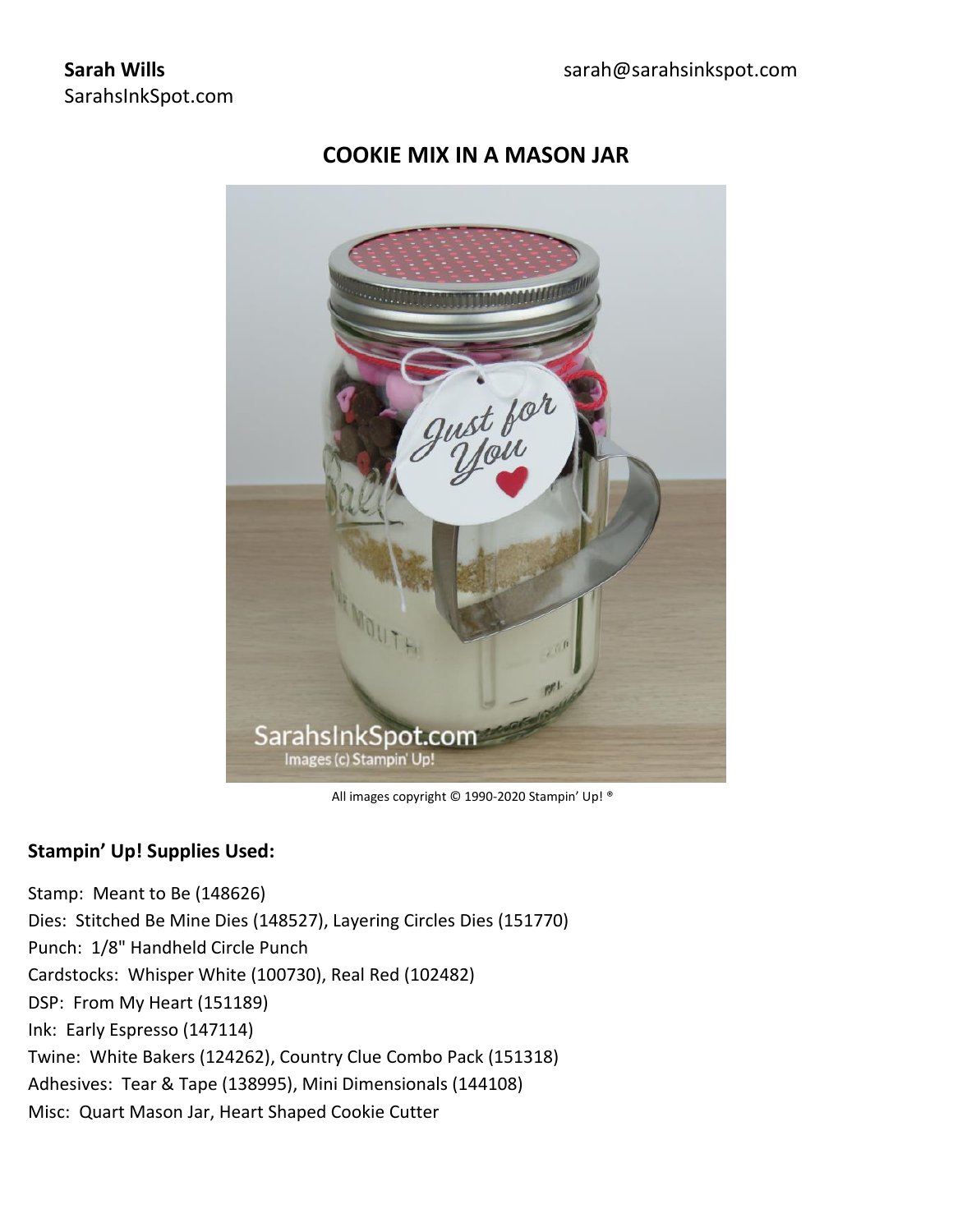## **Instructions:**

Take a Quart sized Mason Jar – you can use wide mouth or regular*– I used wide mouth* – and layer the cookie mix ingredients into it. If you do an internet search for 'mason jar cookie mix' you will find bunches of recipes – I found one I liked at<https://www.suburbansimplicity.com/easter-cookies-jar/> and the layers are as follows:

Layer 1 - 1 1/2 cups flour, 1/2 tsp. baking soda, 1/2 tsp. baking powder, 1/2 tsp. salt

- Layer 2 1/2 cup brown sugar
- Layer 3 1/2 cup granulated sugar

Layer 4 - 2/3 cup white or brown chocolate chips – *I also added some heart shaped sprinkles to this layer!* Layer 5 - 2/3 cup M&Ms (any variety)

Use a Circle Punch or Die to cut a piece of patterned paper to fit the lid – I used the largest circle die from Layering Circles Dies – pop the lid onto the jar, add the paper and then screw on the belly band to secure it

Wrap a piece of Bakers Twine around the neck of the jar and use it to tie on the cookie cutter

Stamp the tag and cut out using a punch or die – I used another die from Layering Circles – use a handheld 1/8" Circle Punch to make a hole, thread through a piece of White Bakers Twine and tie around the jar finishing with a bow

Die cut or punch out hearts – I used a heart border die from Stitched Be Mine and add a red heart to the tag

Print out the instructions on how to bake the cookies, trim to size and use strong adhesive tape to adhere to the back of the jar – add another little heart as a finishing touch and your Cookie Mix Jar is ready for gifting  $\odot$ 



**Please visit my blog at [SarahsInkSpot.com](http://www.sarahsinkspot.com/) to find more inspiration, creations and lots of FREE Project Sheets & Tutorials – click on the tab at the top of my Blog to find them!** 

**Got Questions? Email me at [sarah@sarahsinkspot.com](mailto:sarah@sarahsinkspot.com) and I will be very happy to help**